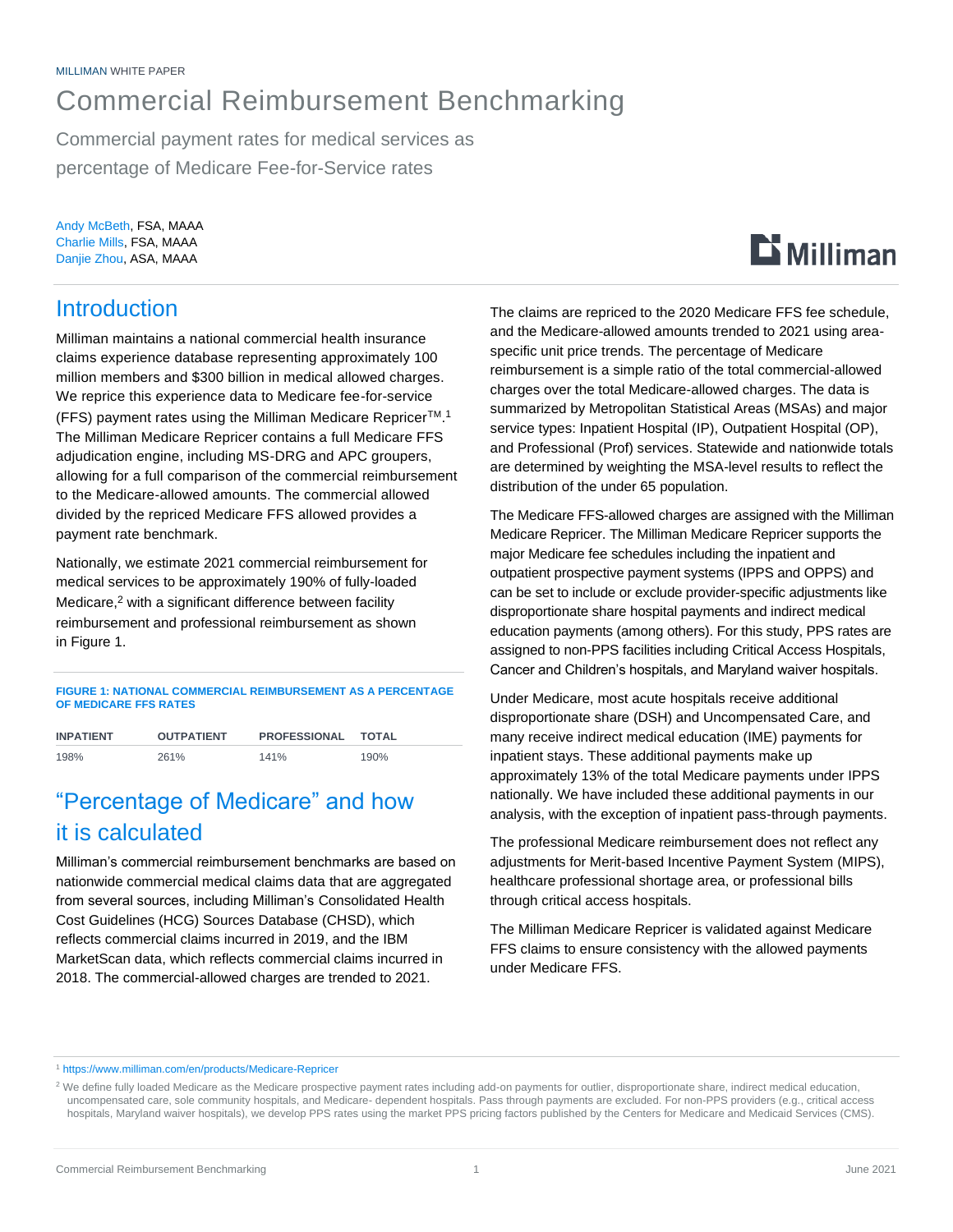### Variances in reimbursement rates across geographic areas

Provider reimbursement rates vary significantly across geographic areas. Figure 2 provides a state-level view of total reimbursement as a percentage of Medicare, excluding retail pharmacy claims. As shown, most states are within a narrow range; however, there are a number of states with very high or low reimbursements relative to Medicare. For example, we estimate that Alaska has the highest total commercial reimbursement at 268% of Medicare FFS. Michigan and Oklahoma are low, at 159% and 162% of Medicare FFS, respectively. We also observe significant variations by market (defined by MSA) within states as well. For example the MSA level results in California range from 164% of Medicare in El Centro to 255% in Yuba City. There are several reasons why reimbursement can vary widely across markets, including the relative negotiating power of providers or payers, and the variation in regional Medicare FFS rates.

**FIGURE 2: AVERAGE COMMERCIAL REIMBURSEMENT AS A PERCENTAGE OF MEDICARE FFS RATES**



Milliman provider reimbursement benchmarks

Commercial reimbursement also varies by type of service. Figures 3, 4, and 5 show the average statewide reimbursements as a percentage of Medicare FFS for inpatient, outpatient, and professional services, respectively. The nationwide reimbursement by this measure is lowest for professional services at 141% of Medicare, and highest for outpatient services at 261% of Medicare. Commercial inpatient reimbursement averages 198% nationwide.



**FIGURE 4: AVERAGE COMMERCIAL OUTPATIENT REIMBURSEMENT AS A PERCENTAGE OF MEDICARE FFS RATES**



**FIGURE 5: AVERAGE COMMERCIAL PROFESSIONAL REIMBURSEMENT AS A PERCENTAGE OF MEDICARE FFS RATES**



#### **FIGURE 3: AVERAGE COMMERCIAL INPATIENT REIMBURSEMENT AS A PERCENTAGE OF MEDICARE FFS RATES**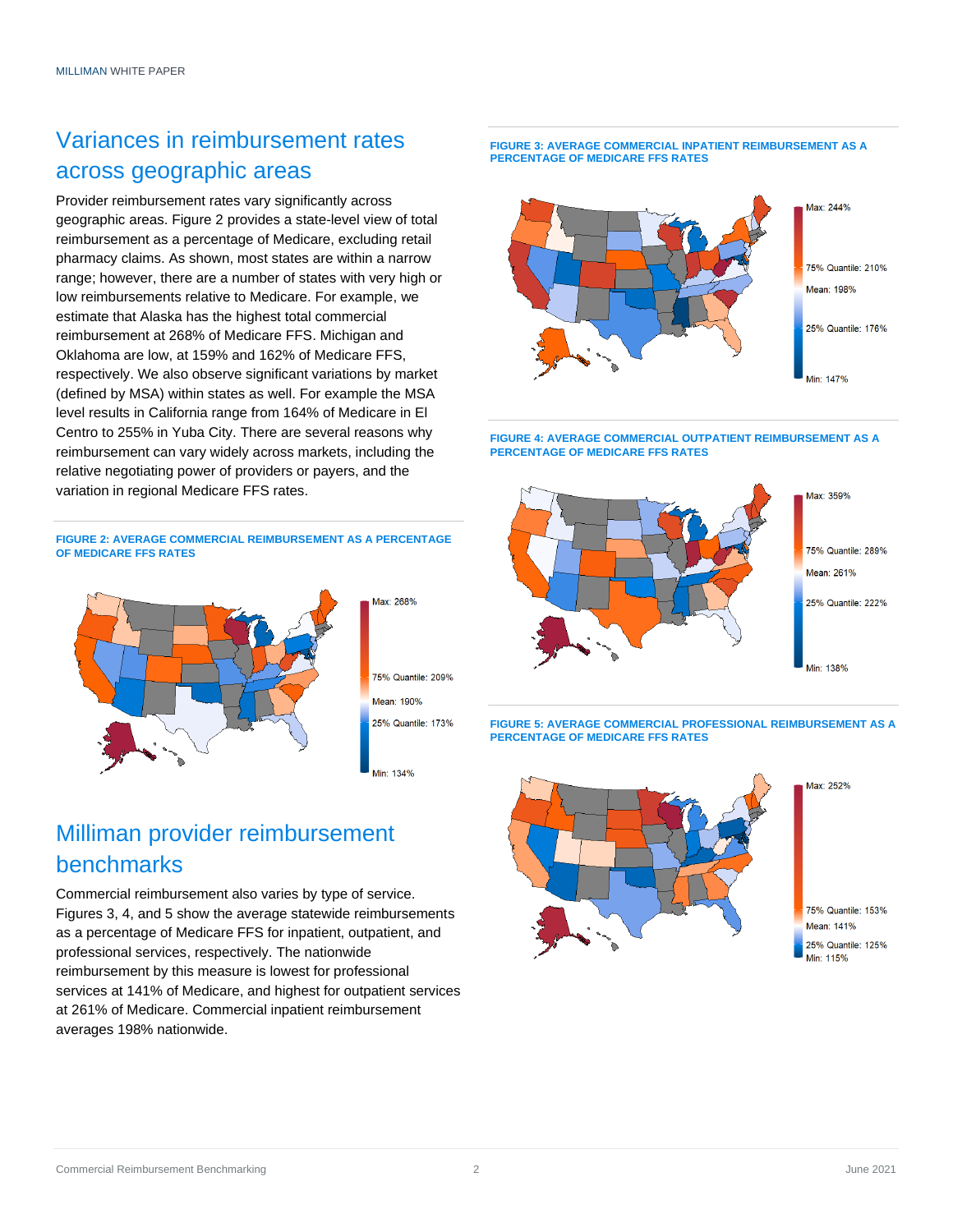Milliman reimbursement benchmarks are also available by MSA to drill down to market-specific reimbursement. Additionally, these benchmarks are also available at more granular service levels, e.g., inpatient maternity, outpatient emergency, anesthesia, and professional surgical procedures. The additional service category detail allows for more detailed review of specific elements of provider reimbursements, and a better understanding of where reimbursement contracts are relative to the market. As an example, if we look into Wisconsin's professional reimbursement relative to Medicare, the data shows that this is partly driven by Wisconsin's lower-than-average Medicare reimbursement (approximately 4% below national for professional) and the average commercial reimbursement for professional radiology services (approximately 413% of Medicare).

### Comparison to other benchmarks

We validated our benchmarks by comparing our results to other publicly available data, specifically the HCCI study<sup>3</sup> on 2017 professional reimbursement, and the 2020 RAND study<sup>4</sup> -"Nationwide Evaluation of Health Care Prices Paid by Private Health Plans."

The HCCI study is limited to professional claims and is based on 2017 commercial and Medicare fee schedule levels. The Milliman benchmarks are based on 2018 and 2019 incurred data, trended forward to 2021 charge levels.

Figure 6 compares the Milliman results to the HCCI results. The Milliman results are consistently higher than the HCCI results; however, both studies show similar variation among the states measured, and the relativity between states is consistent. For example, Wisconsin has the highest reimbursement, and Alabama and Maryland are among the states with the lowest reimbursement. The HCCI study also focuses on metropolitan areas, and the Milliman benchmarks are inclusive of urban and rural areas. Urban and rural areas can have very different reimbursements as a percentage of Medicare due to differences in Medicare reimbursement rates as well as commercial market dynamics that can impact provider contracts, e.g., there is typically less provider competition in rural areas. The Milliman benchmarks show the ratio of commercial allowed to the Medicare PPS allowed, including claims for non-PPS providers. The benchmarks are available at the MSA level, enabling comparisons to urban and rural areas separately.

#### **FIGURE 6: MILLIMAN AND HCCI PROFESSIONAL REIMBURSEMENT BENCHMARKS**

|                           | <b>PROFESSIONAL</b>                                                                                      |                                                                                   |  |
|---------------------------|----------------------------------------------------------------------------------------------------------|-----------------------------------------------------------------------------------|--|
|                           | <b>MILLIMAN</b>                                                                                          | <b>HCCI</b>                                                                       |  |
| <b>Valuation Year</b>     | 2021                                                                                                     | 2017                                                                              |  |
| Nationwide<br>Mean        | 141%                                                                                                     | 122%                                                                              |  |
| Highest                   | 252% (WI)                                                                                                | 188% (WI)                                                                         |  |
| Lowest                    | 115% (MD)                                                                                                | 98% (AL)                                                                          |  |
| Data Volume<br>(SM)       | \$112.145                                                                                                | \$13.389                                                                          |  |
| Repricing/<br>Methodology | Full-service, line-level claim<br>repricing using the Medicare<br><b>Physician Fee Schedule</b><br>(PFS) | Medicare PFS amount with<br>limited modifier adjustments<br>(26, TC, and 53 only) |  |

Figures 7 and 8 compare the Milliman benchmark results to the RAND study for inpatient and outpatient services, respectively. The RAND study estimates are higher than our results for inpatient reimbursement rates and consistent with our results for outpatient. The RAND study is an estimate of the 2018 commercial reimbursement rates, while our results are 2021 estimates.

We excluded professional results from our comparison as our professional reimbursement benchmarks include all professional settings, and the RAND study focuses on services provided in a hospital setting.

#### **FIGURE 7: MILLIMAN AND RAND INPATIENT REIMBURSEMENT BENCHMARK COMPARISON**

|                       | <b>INPATIENT</b> |             |
|-----------------------|------------------|-------------|
|                       | <b>MILLIMAN</b>  | <b>RAND</b> |
| <b>Valuation Year</b> | 2021             | 2018        |
| Nationwide Mean       | 198%             | 212%        |
| Highest               | 244% (WV)        | 427% (TN)   |
| Lowest                | 150% (MS)        | 197% (PA)   |
| Data Volume (\$M)     | \$79,863         | \$15,700    |

<sup>3</sup> <https://healthcostinstitute.org/hcci-research/comparing-commercial-and-medicare-professional-service-prices>

4 "Nationwide Evaluation of Health Care Prices Paid by Private Health Plans" available at www.rand.org/t/RR4394.